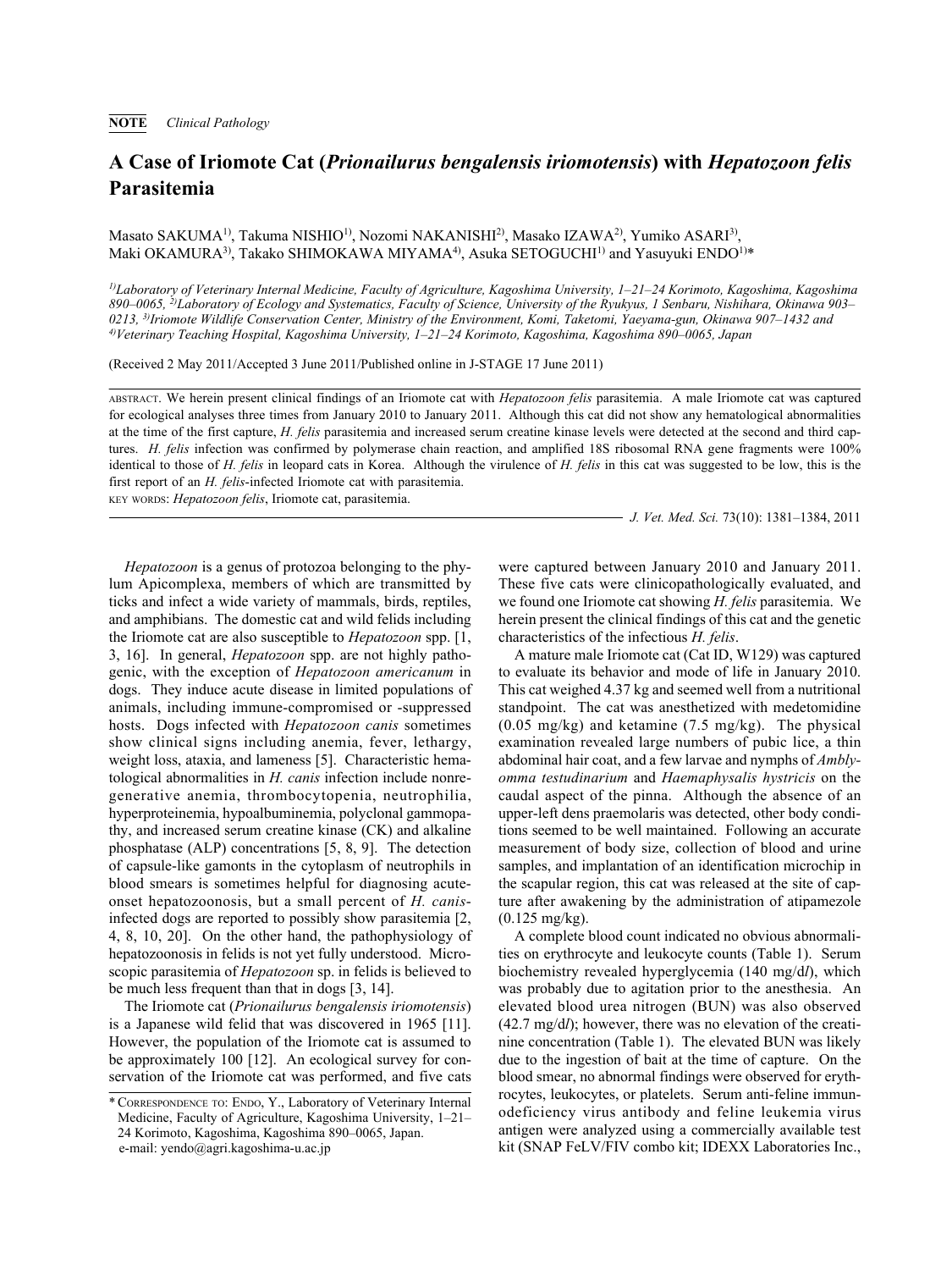|                                                   | Date of capture |              |          |                     |
|---------------------------------------------------|-----------------|--------------|----------|---------------------|
|                                                   | Jan 2010        | Dec 2010     | Jan 2011 | Reference ranges*** |
| <b>CBC</b>                                        |                 |              |          |                     |
| RBC ( $\times$ 10 <sup>4</sup> / $\mu$ <i>l</i> ) | 714             | 690          | 797      | $500 - 1,000$       |
| $Ht$ $(\%)$                                       | 37              | 31           | 35       | $24 - 45$           |
| Hb(g/dl)                                          | 11.8            | 11.5         | 12.5     | $8.0 - 15.0$        |
| WBC $($ / $\mu$ l)                                | 13,200          | 16,100       | 22,300   | 5,500-19,500        |
| Band                                              | $\mathbf{0}$    | $\mathbf{0}$ | 100      | $0 - 300$           |
| Seg                                               | 9,100           | 13,000       | 18,700   | 2,500-12,500        |
| Lym                                               | 3,600           | 2,200        | 2,600    | 1,500-7,000         |
| Mono                                              | 500             | 600          | 800      | $0 - 850$           |
| Eos                                               | $\mathbf{0}$    | 300          | 100      | $0 - 1,500$         |
| Platelet $(\times 10^3/\mu l)^*$                  | Normal          | Normal       | Normal   | 200-600             |
| TP(g/dl)                                          | 7.8             | 7.8          | 7.7      | $6.0 - 8.0$         |
| Parasitemia (%)                                   | 0.0             | 0.9          | 3.0      | No parasitemia      |
| Chemistry                                         |                 |              |          |                     |
| ALP(U/l)                                          | < 100           | < 100        | < 100    | $38 - 165$          |
| $ALT$ (U/l)                                       | 56              | 98           | 87       | $22 - 84$           |
| AST (U/l)                                         | 42              | 38           | 50       | $18 - 51$           |
| ALB(g/dl)                                         | $NT**$          | 3.3          | 3.5      | $2.3 - 3.5$         |
| $GGT$ (U/l)                                       | NT              | 6            | 8        | $1 - 10$            |
| $T-Bil$ (mg/dl)                                   | NT              | 0.2          | 0.3      | $0.1 - 0.4$         |
| $T$ -Cho (mg/d <i>l</i> )                         | 151             | 127          | 152      | $89 - 176$          |
| $Glu$ (mg/d/)                                     | 140             | 180          | 180      | $71 - 148$          |
| BUN (mg/dl)                                       | 42.7            | 20.0         | 46.4     | $18 - 33$           |
| $Cre \ (mg/dl)$                                   | 0.9             | 0.9          | 0.7      | $0.8 - 1.8$         |
| $Ca$ (mg/dl)                                      | NT              | 10.7         | 10.0     | $8.8 - 11.9$        |
| $P$ (mg/dl)                                       | NT              | 4.5          | 5.0      | $2.6 - 6.0$         |
| $CK$ (U/l)                                        | NT              | 788          | 389      | 87-309              |
| Hepatozoon PCR                                    | Positive        | Positive     | Positive | Negative            |

Table 1. Hematological findings in the captured W129 Iriomote cat

\* Platelet counts were calculated on blood smear specimens as a relative count against WBC. \*\*NT, not tested. \*\*\*Ranges refer to those in healthy domestic cats.

Westbrook, MA, U.S.A.); both were negative. Urinalysis revealed mild proteinuria and hematuria. Nematode eggs of an unknown origin were also obtained from the urine.

This W129 cat was recaptured two more times (December 2010 and January 2011). The captured cat was identified as W129 by scanning of the implanted microchip. The cat was anesthetized as mentioned above, and physical and blood examinations were carried out in the same ways. No serious problems were found on either physical examination; however, hematological findings were slightly different at the December 2010 capture. The erythrocyte and leukocyte counts were normal, and the platelet number was confirmed to be adequate on a blood smear. However, enlarged neutrophils with capsule-like structures in their cytoplasm were detected in the same specimen. This capsule-like structure was morphologically similar to the gamont of *Hepatozoon* spp. (Fig. 1A). This gamont-like structure was observed in 0.9% of neutrophils (Table 1). In January 2011, no abnormal erythrocyte, leukocyte, or platelet counts were detected, and this gamont-like structure was found in 3.0% of neutrophils (Table 1, Fig. 1B). Serum chemistry results showed no obvious abnormal findings, with the exception of increased CK levels at both captures and increased BUN in January 2011 (Table 1).

Next, we carried out polymerase chain reaction analysis



Fig. 1. Enlarged segmented neutrophils with *Hepatozoon* gamonts in the cytoplasm were found on blood smears obtained in December 2010 (A) and January 2011 (B). Wright-Giemsa staining,  $\times$  1000.

to determine whether this capsule-like structure was of *Hepatozoon* origin. Partial 18S ribosomal RNA gene of *Hepatozoon* spp. was amplified from blood samples by polymerase chain reaction using primers HepF (5'-ATA CAT GAG CAA AAT CTC AAC-3') and HepR (5'-CTT ATT ATT CCA TGC TGC AG-3') as described elsewhere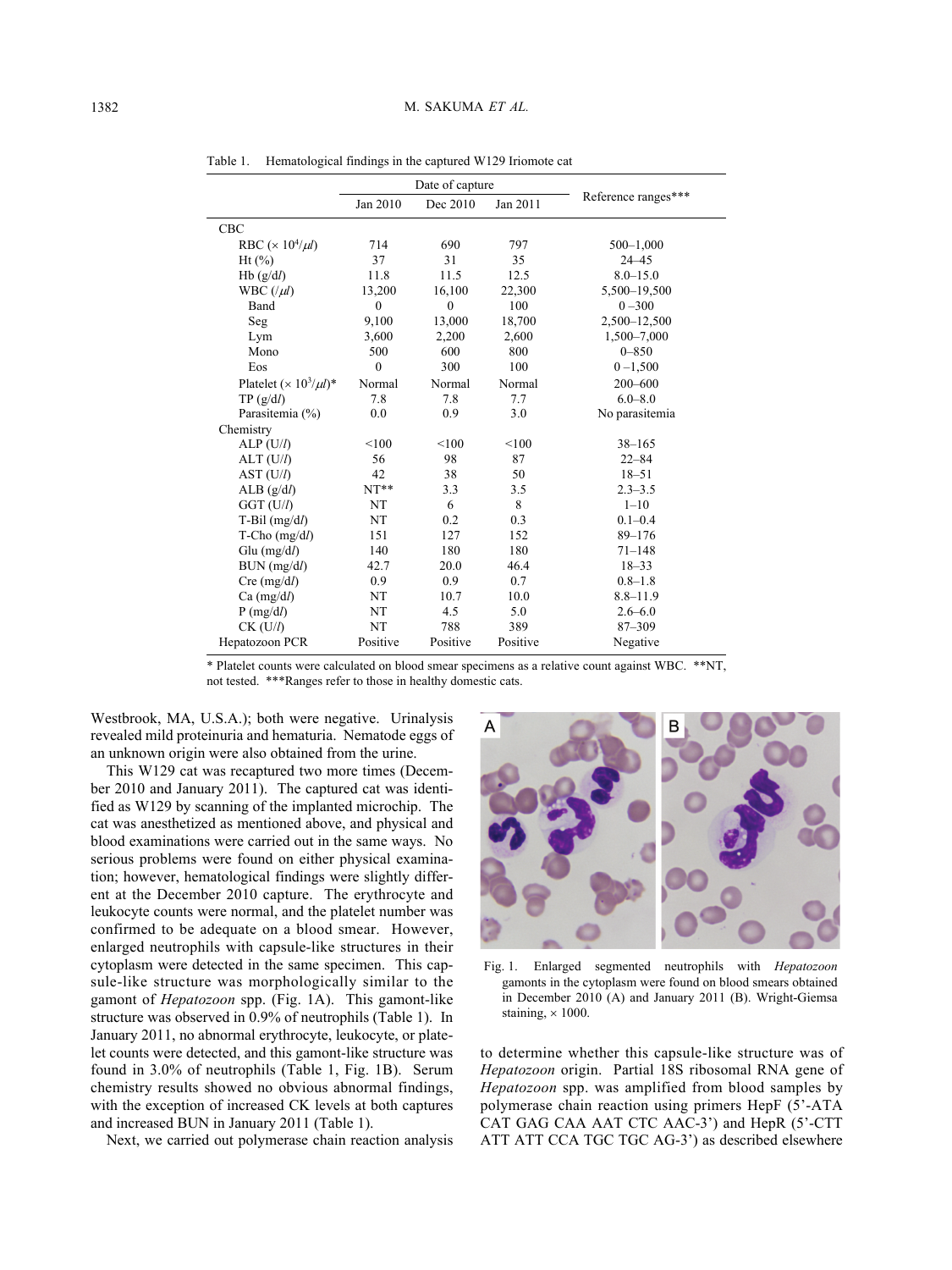

Fig. 2. Phylogenetic relationship of the partial 18S rRNA gene sequences of *Hepatozoon* isolated from Iriomote cats and other carnivores. Three clones were obtained from W129 Iriomote cat (W129–1, –2, and –3). DDBJ/EMBL/GenBank accession numbers are indicated in parentheses: AF418558, *H. canis* from a dog in Japan [13]; AF176835, *H. canis* from a dog in the US [18]; AF176836, *H. americanum* [18]; GQ926901, *Hepatozoon* sp. from a flat-headed cat [21]; GQ926902, *Hepatozoon* sp. from a leopard cat in Thailand [22]; GQ377217-GQ377219, *H. felis* from a leopard cat in Korea [15]; AB636285-AB636287, *H. felis* from W129 Iriomote cat (W129–1, –2, and –3); EU028344 and EU267606, *H. felis* in Brazil [19]; and AY620232 and AY628681, *H. felis* in Spain [6]. Bootstrap values of more than 50 are indicated on the branches.

[13, 23]. This primer set amplifies a 625-bp-long DNA fragment derived from the partial 18S ribosomal RNA gene. As shown in Table 1, the cat was positive for *Hepatozoon* sp. infection in January 2010 even though the parasitemia had not been detected in addition to the December 2010 and January 2011 captures. Furthermore, genotypic analysis of the partial 18S ribosomal RNA gene revealed 98 to 99% identity to those of *H. felis* isolates in leopard cats in Korea (GenBank accession numbers GQ377216–GQ377218) [15]. No information is currently available for Japanese isolates of *H. felis*. Phylogenetic analysis was also performed by a neighbor-joining method in the DNADIST program from the PHYLIP software package [7]. This analysis revealed that the *Hepatozoon* sp. isolated from W129 was closely related to Korean isolates from a leopard cat (Fig. 2). Based on these findings, the W129 Iriomote cat was diagnosed with a persistent *H. felis* infection and had just begun to show signs of an acute onset of microscopic parasitemia beginning in January 2010 at the latest.

As mentioned above, we incidentally found an Iriomote cat with *H. felis* parasitemia. To our knowledge, this is the first report of *Hepatozoon* parasitemia in an Iriomote cat, although *Hepatozoon* infection in this cat has already been reported [16]. *Hepatozoon* infections in other mammals, especially in dogs, occasionally result in symptomatic disease. In addition, parasitemia and acute onset of disease often coincide in *Hepatozoon*-infected animals. Anemia and thrombocytopenia, and sometimes lameness and ataxia, are found in typical cases showing acute onset of *H. canis* infection. Additional hematological findings include increases in ALP and CK activities, hyperproteinemia, hypoalbuminemia, and polyclonal gammopathy [5, 8, 9]. However, no clinical signs or hematological abnormalities with the exception of increased CK activity were found in the W129 Iriomote cat even though this cat was showing parasitemia at the time of examination. A possible explanation for the increased CK activity is that cardiac and/or skeletal muscles were affected. A previous report on *Hepatozoon* infection in Japanese wildcats revealed that the cardiac muscle was the most common site of schizont formation [16]. In addition, skeletal muscle in the tongue, masseter, thigh, and diaphragm was also parasitized. Therefore, schizont formation might have occurred in cardiac and/or skeletal muscle in the W129 Iriomote cat. Although we could not evaluate the isozyme of CK, its identification will clarify the origin of the increased CK level.

Fortunately, the virulence of the *Hepatozoon* sp. in the Iriomote cat was assumed to be low based on the hematological findings. However, we should consider the immunological status of affected cats. Based on the findings in *Hepatozoon* infections in other species, parasitemia may be related to immunodeficiency or immune-compromised conditions such as the coexistence of other infections and the administration of immunosuppressants [2, 4, 8, 10, 20].